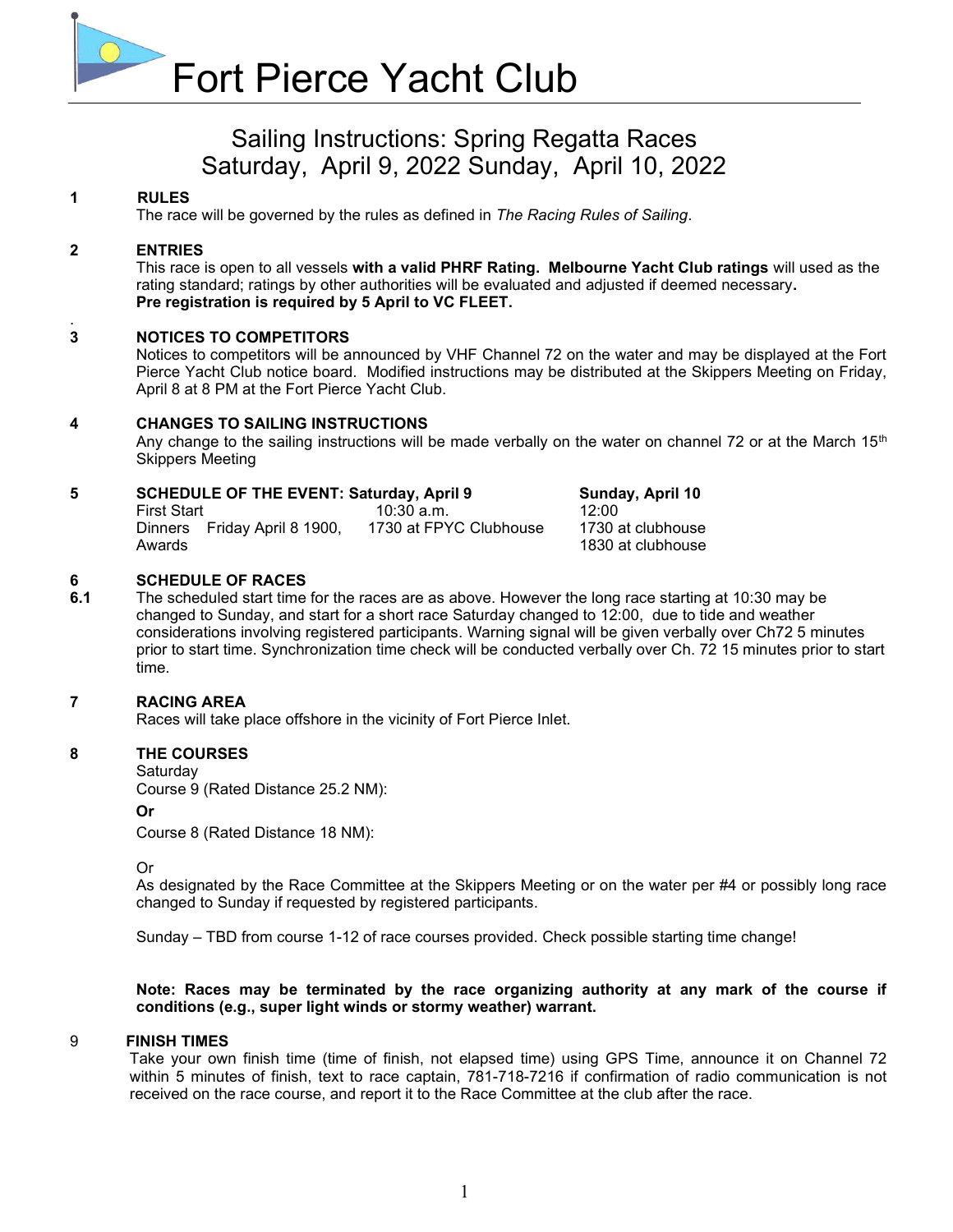Fort Pierce Yacht Club

## 10 PROTESTS AND REQUESTS FOR REDRESS<br>10.1 Protest form is at the end of this document. A

- Protest form is at the end of this document. A boat intending to protest shall notify and confirm that the protested boat has acknowledged protest within 3 minutes of the protest incident. Notification must be made to the Race Committee within the same 3-minute window.
- 10.2 For each class, the protest time limit for filing is 90 minutes after the last boat has finished the final race of the day. The same time limit applies to protests by the Race Committee and Protest Committee about incidents they observe in the racing area and to requests for redress. This changes rules 61.3 and 62.2.
- 10.3 Notices will be posted within 30 minutes of the protest time limit to inform competitors of hearings in which they are parties or named as witnesses. Hearings will be held at a time and location to be announced.
- 10.4 Notices of protests by the Race Committee or Protest Committee will be posted to inform boats under rule 61.1(b).
- 10.5 A list of boats that have acknowledged breaking rule 42 or have been disqualified by the Protest Committee will be posted before the protest time limit.

#### 11 COMMUNICATIONS

All boats should always monitor VHF Channel 72 and 16 during the race. All hails of fouls and/or protests will occur on channel 72 within 3 minutes of foul and or protested incident. Do not assume a hail has been received unless you receive confirmation form the hailed boat.

#### 12 SAFETY REGULATIONS

#### 12.1 Fishing vessels at Mark 10A and R2 shall be treated as obstructions and avoided in a safe manner.

- 12.2 All boats are required to make avoiding contact with another boat their priority on the course. If a boat believes another boat has broken a rule in an encounter, avoid contact first and follow up by hailing a foul to the other boat. If the other boat concurs, take a two-turn (720) penalty as soon as possible while keeping clear of all other boats. If the other boat does not take the penalty, the hailing boat has the right to file a protest under section 10 above. All skippers are asked to ensure their crew members monitor for danger and understand and follow this "avoid first" procedure.
- 12.3 A boat that retires from a race shall notify the race committee as soon as possible.
- 12.4 Per Rule 42.3i, propulsion may be used to get clear after grounding or colliding or potential collision with a vessel or object, providing through such use the boat does not gain a significant advantage in the race.

#### 13 SCORING

- 13.1 Scoring will be done on a low point system, e.g. highest placing boat will receive one point, second highest, 2 points, etc.
- 13.2 Ties for first place in the overall regatta will be resolved by scoring first place finishes in the individual races as 0.75 points. In the event that there is still a tie, total corrected time will be used to determine the winner.
- 13.3 DNF vessel will be scored one more point than the number of boats that started in that class, in that race. DSQ will be scored one more point than the number of boats that came to the start line for that class, for that race, whether they started or not. DNR will be scored one more point than the total number of boats that raced in any of the races in the regatta in that class.

#### 14 DISCLAIMERS OF LIABILITY

Competitors participate in the race entirely at their own risk. See rule 4, Decision to Race. The organizing authority will not accept any liability for material damage or personal injury, or death sustained in conjunction with or prior to, during, or after the race.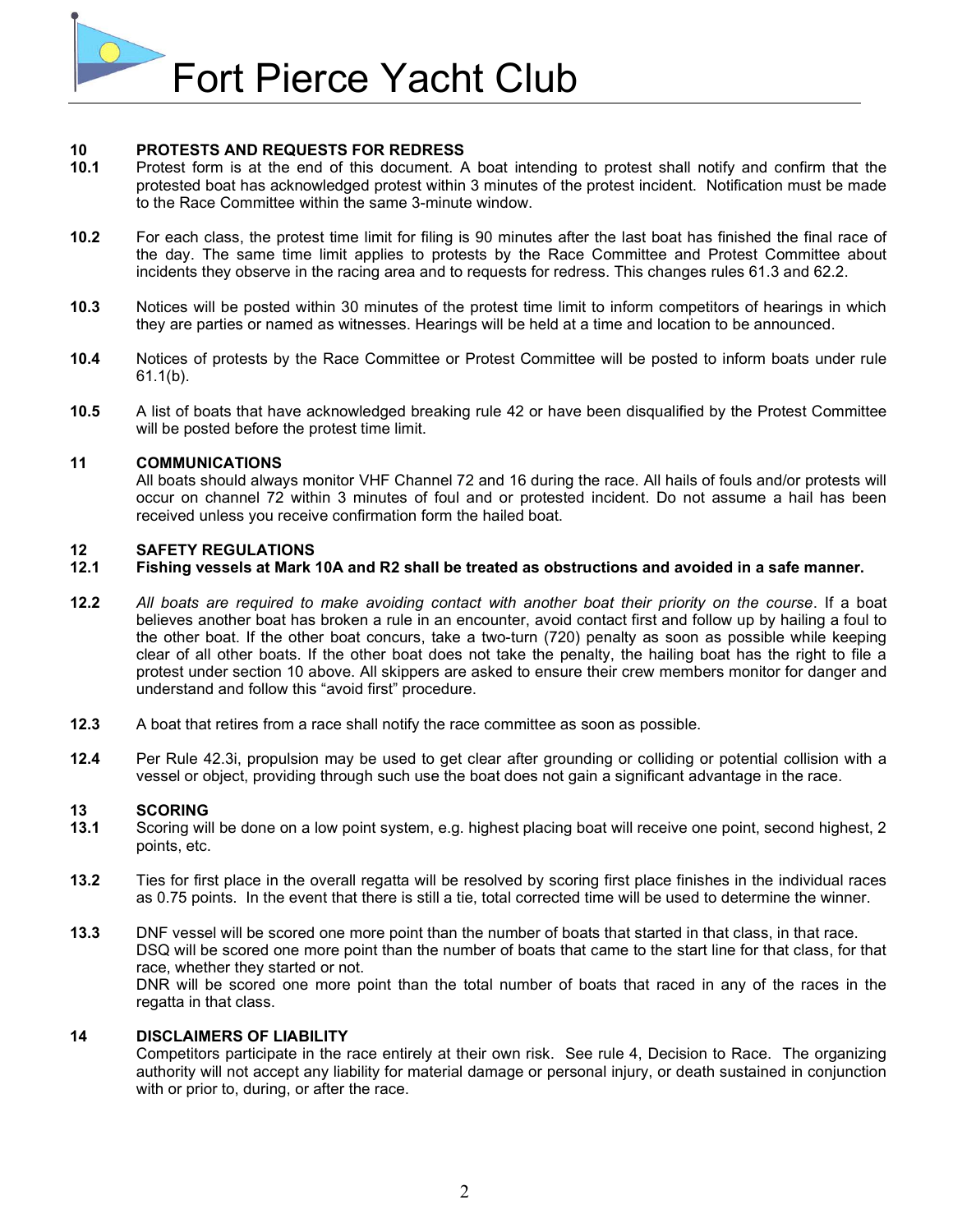# Protest Form

Also use for requests for redress and reopening

Fill in and check as appropriate Protest time limit.

Date & time received.

Received by \_\_\_\_\_\_\_\_\_\_\_\_\_\_\_\_\_\_\_\_\_\_\_\_\_\_\_\_\_\_\_\_\_\_ Filing no.\_\_